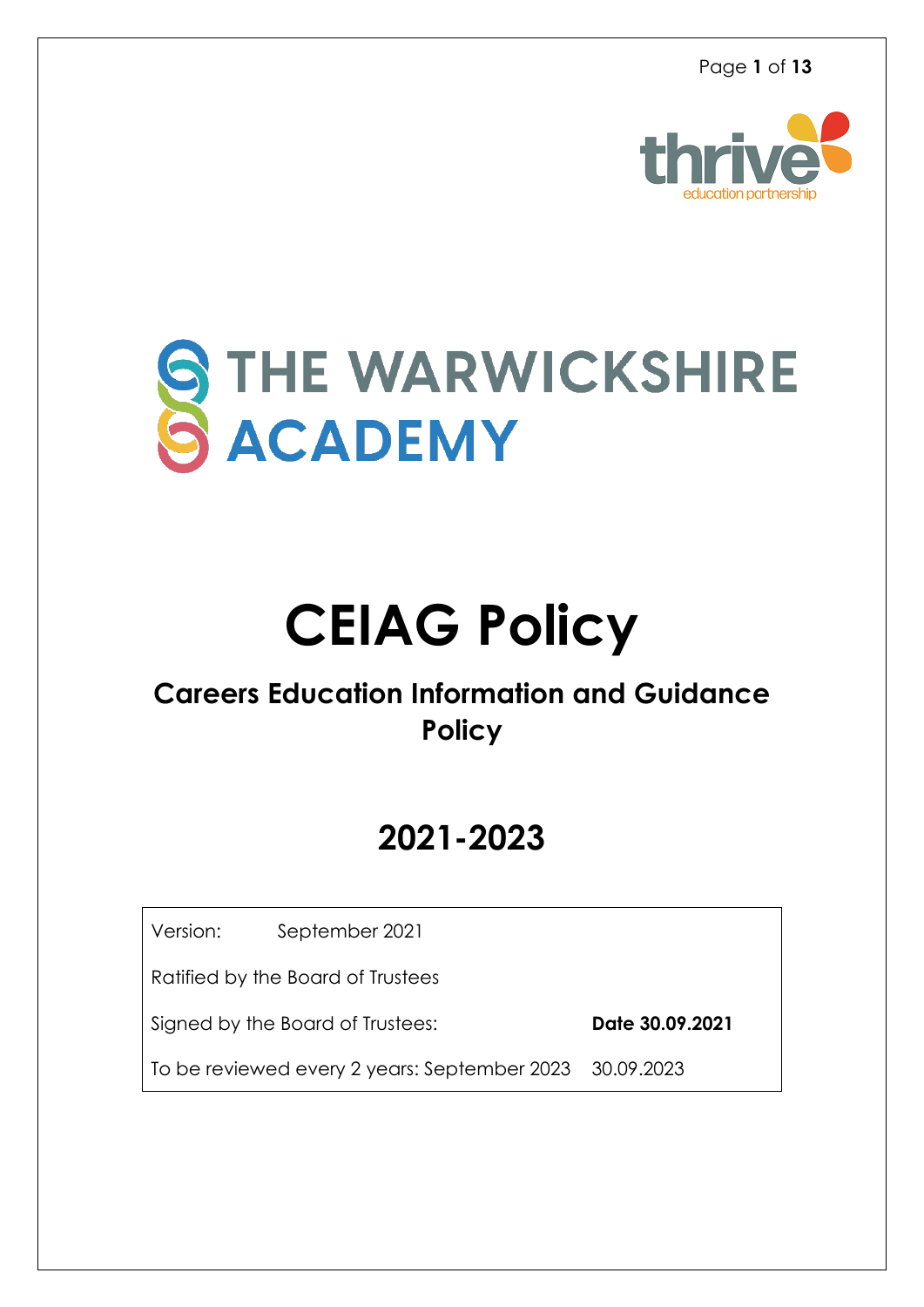#### **Contents**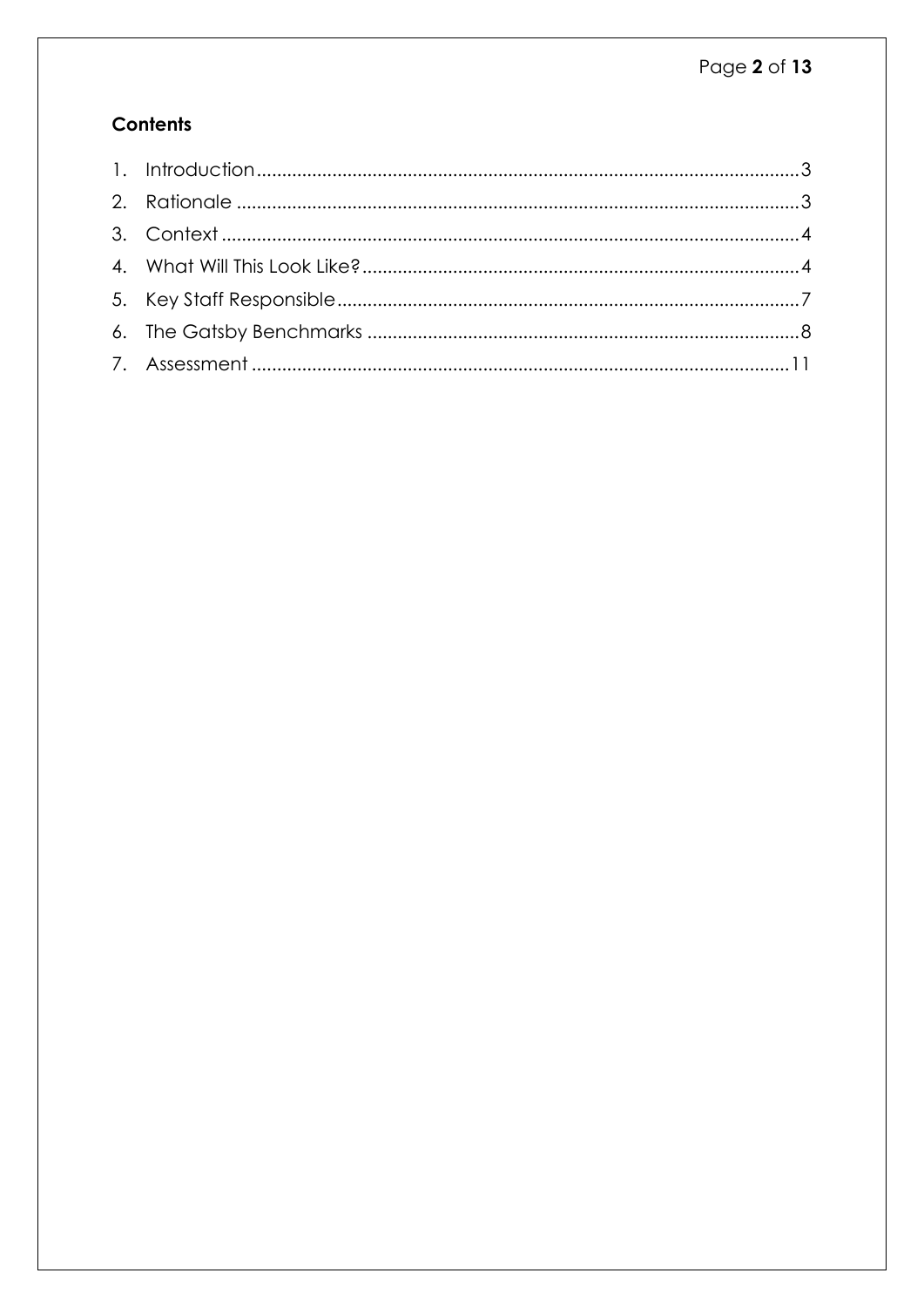#### <span id="page-2-0"></span>**1. Introduction**

*Careers Education and Information, Advice and Guidance (CE/IAG) provided to students before the end of compulsory school is essential to allow them to make suitable educational and employment decisions and to minimise the potential costs associated with uninformed and unsuccessful choices. Good careers guidance connects learning to the future. It motivates young people by giving them a clearer idea of the routes to jobs and careers that they will find engaging and rewarding. Good careers guidance widens pupils' horizons, challenges stereotypes and raises aspirations. It provides pupils with the knowledge and skills necessary to make successful transitions to the next stage of their life. This supports social mobility by improving opportunities for all young people, especially those from disadvantaged backgrounds and those with special educational needs and disabilities. This policy is designed to drive the creation of distinctive experiences both within the Warwickshire Academy and also the wider community.* 

From DFE Statutory Guidance October 2018

#### <span id="page-2-1"></span>**2. Rationale**

The Warwickshire Academy is committed to enhancing the employability skills of all learners through providing a planned programme of Careers Education, Information and Guidance for all pupils in Year 8-14. We will deliver impartial Information, Advice and Guidance, work experience, knowledge of the workplace and the development of work-related competencies sometimes through project-based learning with a strong vocational theme. We encourage learners and parents to consider future pathways and destinations post Warwickshire Academy. CEIAG is embedded within the Academy's curriculum pathways promoting equality of opportunity, challenging stereotypes and celebrating diversity.

The Academy recognises the importance of supporting our learners all of whom have an Education Health and Care Plan and promotes work related learning as part of the learning entitlement for all learners based on their own aspirations, abilities, and needs. The policy is developed and reviewed annually through discussions with SLT strategic link, the careers advisor, learners, parents, governors, and other external stakeholders. It is guided by the 'Gatsby' Benchmarks, to ensure best practice and to conform to statutory requirements.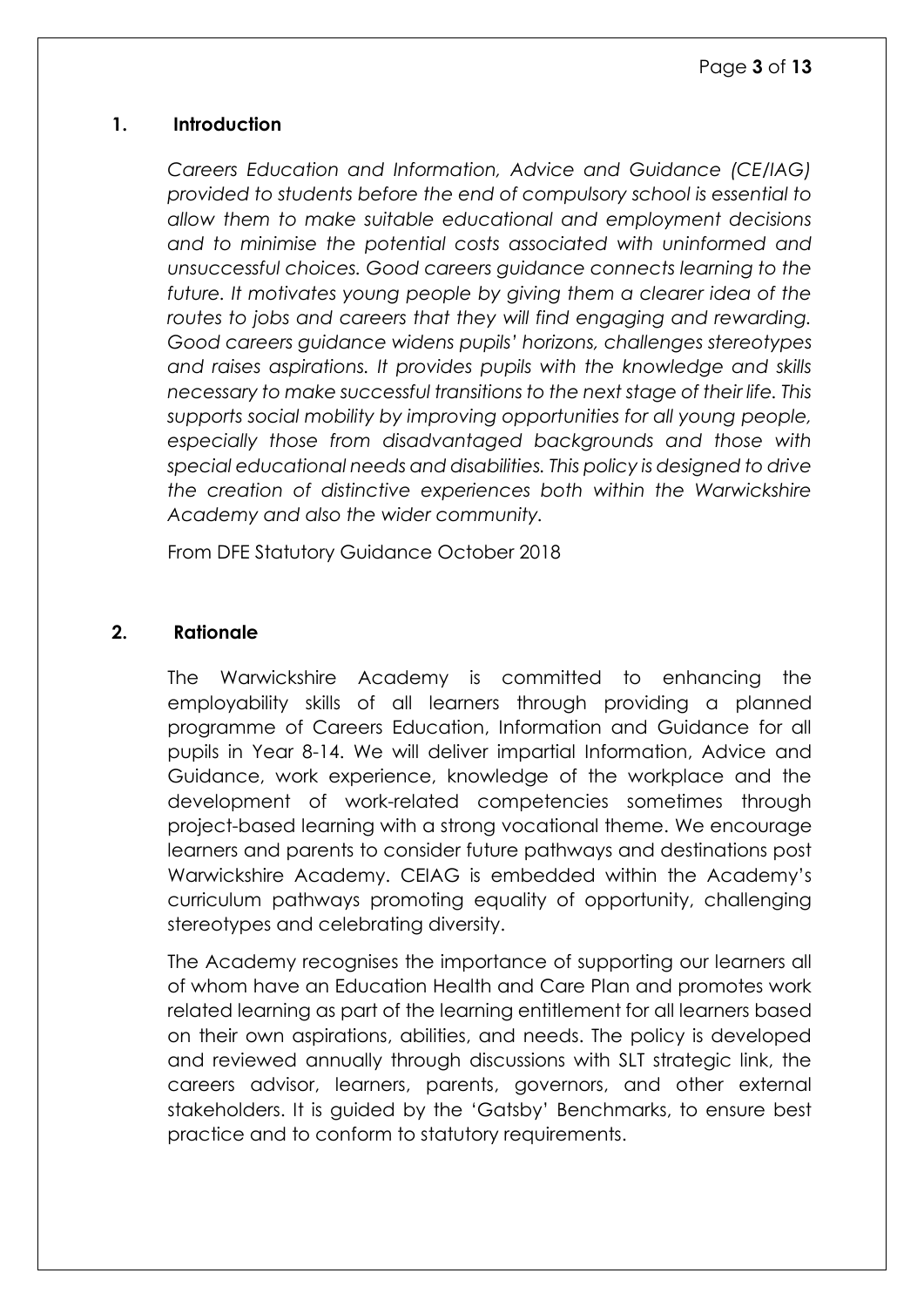#### <span id="page-3-0"></span>**3. Context**

The Department for Education in October 2018 updated its statutory careers guidance for schools. Section 42A of the Education Act 1997 requires governing bodies to ensure that all learners at the Academy are provided with independent Careers Guidance:

- Presented in an impartial manner.
- Promote the interests of the learners.
- Includes information on the full range of post 16 education, training or employment options.

The Government also expects Directors to ensure that the Academy's careers strategy is developed in line with the Gatsby Benchmarks and informed by the requirements set out.

[www.gov.uk/government/publications/careers-strategy-making-the](http://www.gov.uk/government/publications/careers-strategy-making-the-most-of-everyones-skills-and-talents)[most-of-everyones-skills-and-talents](http://www.gov.uk/government/publications/careers-strategy-making-the-most-of-everyones-skills-and-talents)

The Academy ensures that there is an opportunity for a range of education, training, employers and destination providers to access all learners from Year 8 for the purpose of informing them about approved technical educational qualifications or apprenticeships.

#### <span id="page-3-1"></span>**4. What Will This Look Like?**

All learners will take part in the Academy's careers programme through bespoke cross curricular sessions and intent within curriculum pathways that supports them to:

- Express, develop and understand their education, training, employment and other progression opportunities.
- Develop the skills they need to plan and manage their own personal development and career/destination progression.
- Access relevant information and learning from community engagement activities as well as experience of work if appropriate.
- Have access to and support with using careers/destination information that is bespoke, timely and up to date.
- Provide feedback and ideas on how to improve the careers programme.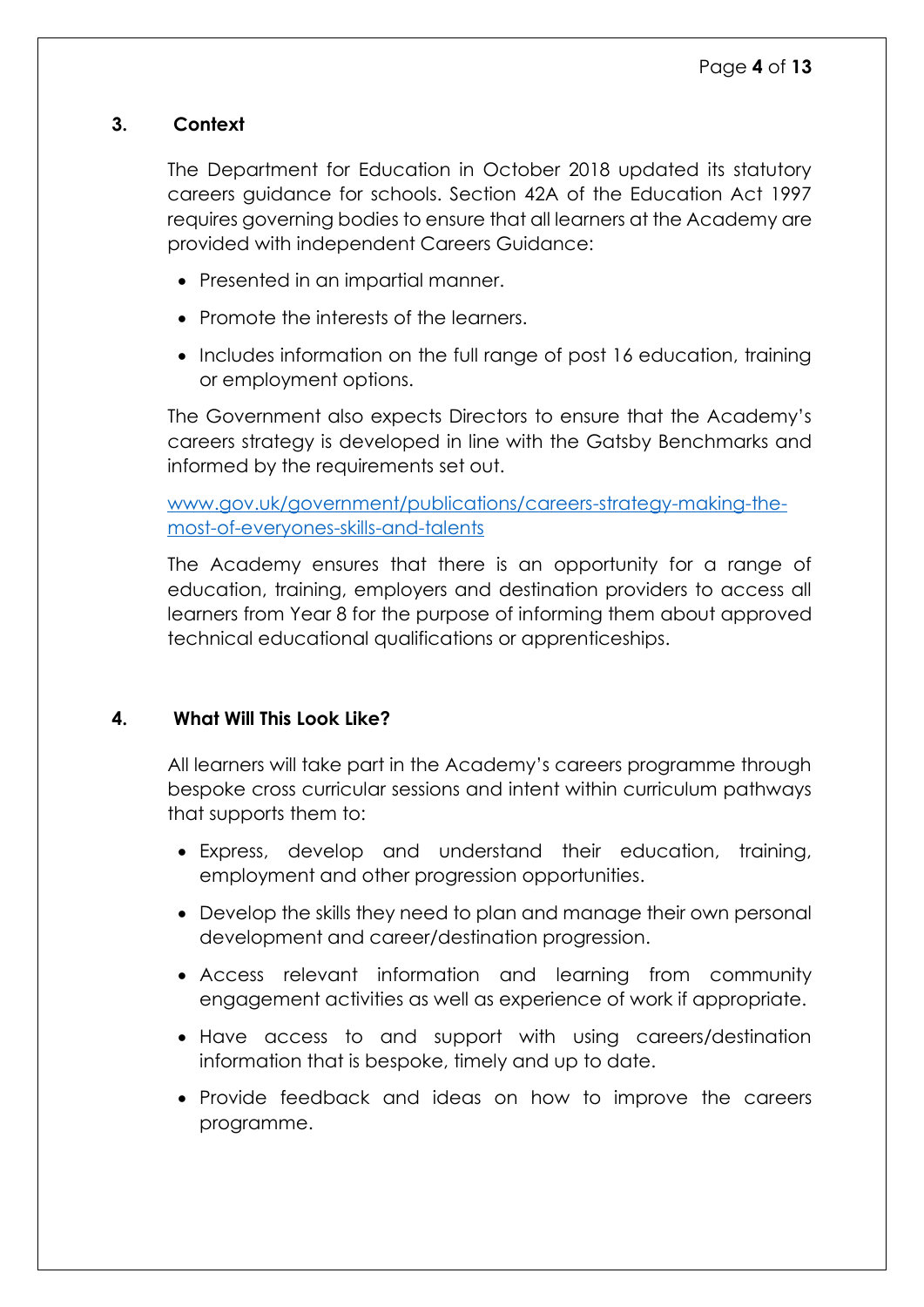Learners will recognise their own areas of competence and achievement and become independent lifelong learners. This will include:

- Research skills.
- Knowledge of sources for impartial information, advice, and guidance.
- Personal presentation and communication skills, resilience.
- Problem solving skills.
- The ability to market and sell their skills and credentials.
- The skills, values, and attitudes to be self-reliant, positive, optimistic, confident and assertive, to develop emotional intelligence.
- The ability to 'make things happen' rather than waiting for situations to happen.
- Personal motivation to work.
- The flexibility to acquire new and 'sought after' skills.
- Ability to consider the benefits of different types of work.

Learners prepare for their adult lives at home, work and at leisure as citizens This will include:

- An understanding of the demands of the workplace.
- An understanding of the rewards and satisfaction work can bring.
- Knowledge and requirements of employers and educational institutions.
- An understanding of the rights of employers and employees.
- The ability to assess realistically new employment markers.
- The capacity to appreciate the benefits of a range of work opportunities.
- To embrace British Values and respect their communities.
- Become contributing positive members of their community.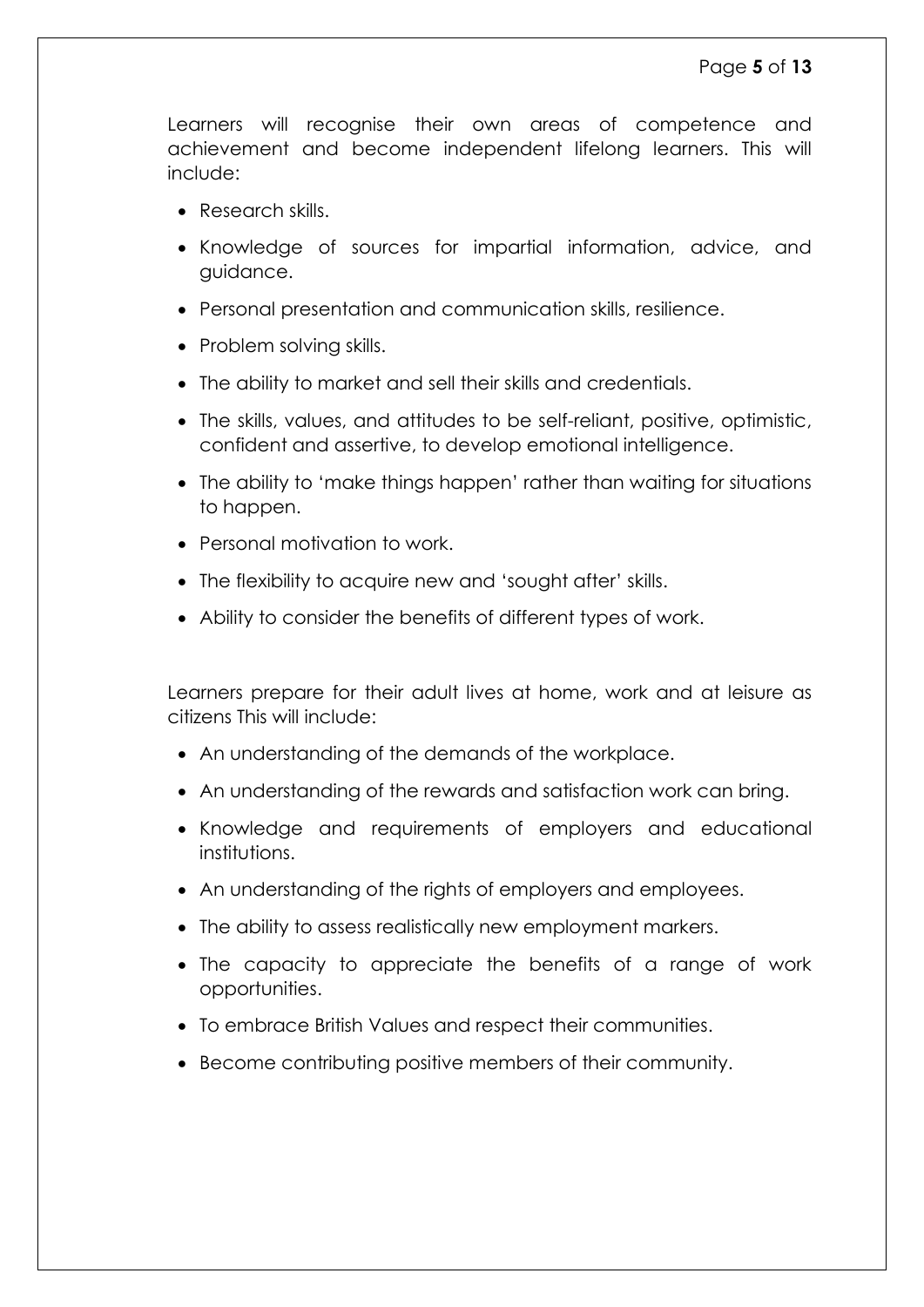To give learners a better understanding of the developing scientific, technological, and industrial society and the role in which they will play. This will include:

- Awareness of employment opportunities locally, nationally, or overseas.
- Internet safety and creating a positive online presence.
- Planning and self-management skills.
- Realistic decision-making skills.
- The ability to appreciate the benefits of a range of work opportunities.
- The ability to use breaks in employment, the use of leisure time and education, and training as opportunities.

As part of pupils spiritual, moral, social and cultural development, the school's Careers Education, Information, Advice and Guidance programme will support learners in their choice of career, learning, work and life goals. This will include.

- Enabling learners to understand the meaning and value of work for individuals, their community, and the country.
- Make clear that there are types of work other than paid employment, which are intrinsically valuable.
- Identify a range of experiences which may include employment, self-employment, volunteering, working in the home and work in the community.

Pupils will have an 'entitlement' to expert independent advice, guidance, and support. CEIAG will be provided to learners from year 8 onwards.

The Careers Education, Information, Advice and Guidance programme will enable learners to achieve the following broad aims:

- To understand themselves and develop their capabilities.
- In thinking about education, training and work, learners will assess their own needs, interests, values, aptitudes, and aspirations.
- To investigate the changing patterns and trends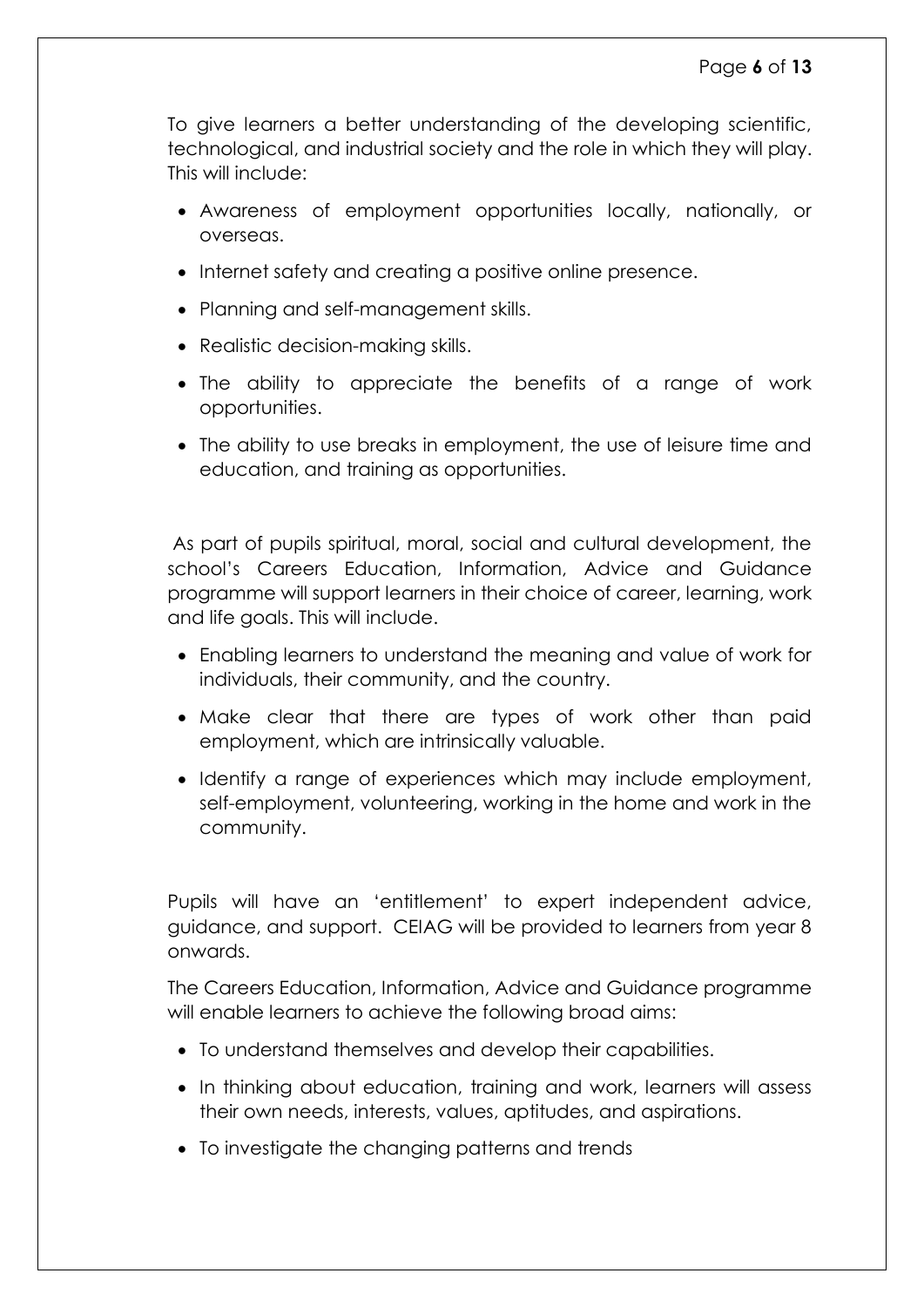Provision will be made for learners to find out about local, national, and international opportunities and gain direct experience of, and insights into different types of work and training and the associated modes of access. The programme and schemes of work must address the changes in traditional 'guarantees' and ensure that the personal and social implications of occupation, leisure, employment and education are fully explored with particular reference to the age and maturity of the learners.

#### 4.2. To implement careers planning

These extensive themes will be explored within the Careers scheme of work in KS3 and taken much further in KS4 where learners will undertake work experience and opportunities to achieve vocational qualifications. Work experience is key to this. It is the responsibility of the Careers Leader to organise the work placements with the TA's taking a supportive role.

#### <span id="page-6-0"></span>**5. Key Staff Responsible**

The careers strategy sets out that that every school needs a Careers Leader who has the skills and commitment, and backing from **their senior leadership team**, to deliver the careers programme across all eight Gatsby Benchmarks. Every school is expected to name this Careers Leader and publish contact details on their website from September 2018. More information about the role and responsibilities of the Careers Leader is set out in a new guide, 'Understanding the role of the Careers Leader'.

The careers strategy sets out that that every school needs a Careers Leader who has the skills and commitment, and backing from **their senior leadership team**, to deliver the careers programme across all eight Gatsby Benchmarks. Every school is expected to name this Careers Leader and publish contact details on their website from September 2018. More information about the role and responsibilities of the Careers Leader is set out in a new guide, 'Understanding the role of the Careers Leader'.

The Academy's Careers Lead is Mr Paul Hostead. There will be a Link Governor for CEIAG

All staff within the Academy are responsible for promoting and giving career and life skills guidance to our learners. This includes teachers, specialist tutors, mentors, and support staff.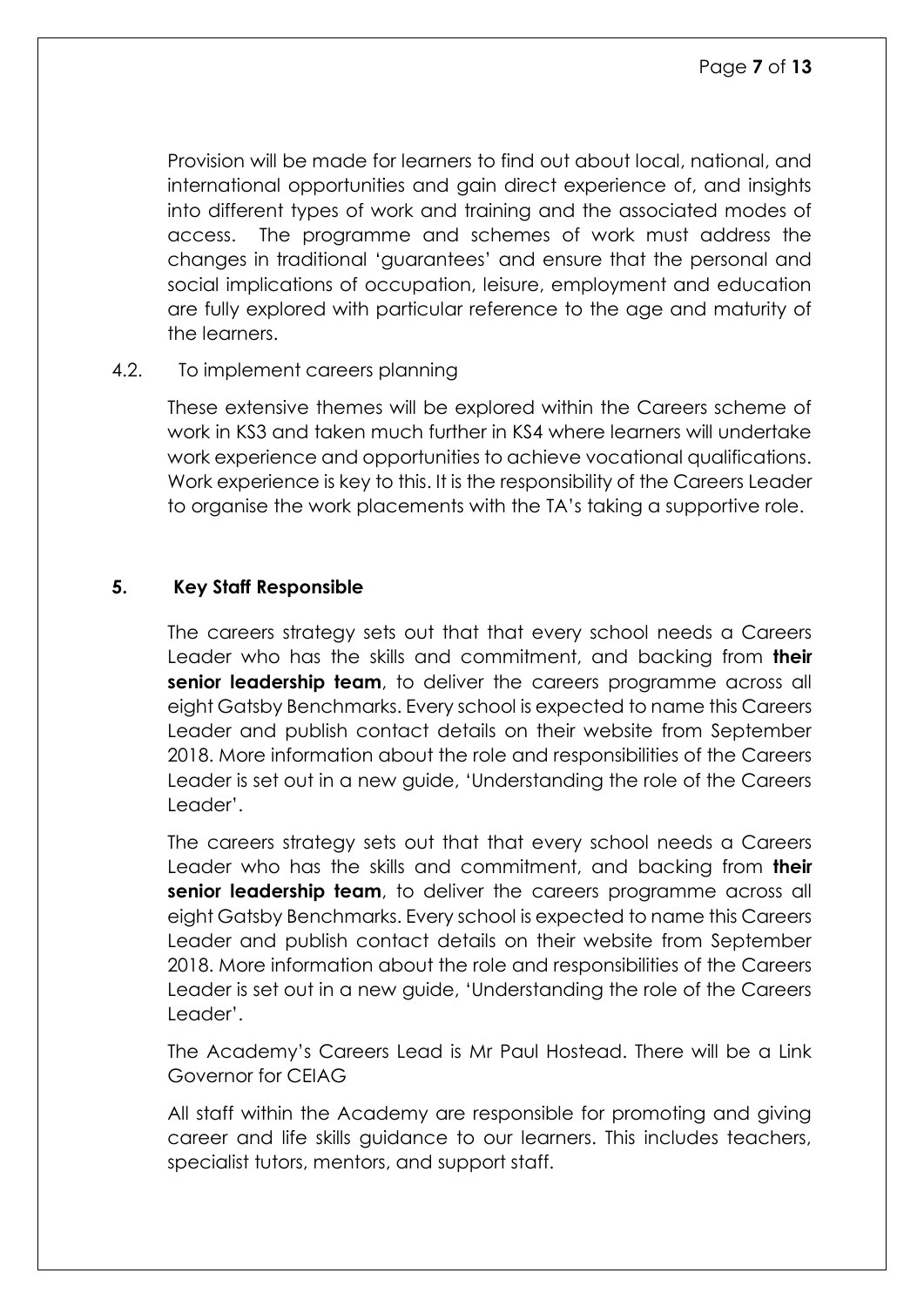#### 5.1. Parents

All parents and carers can expect to:

- Be able to make an appointment with the Academy's Careers Lead or have access to a Skills for Life Mentor to discuss their son/daughter's progress and future destinations or arrange a careers/transition interview by contacting the Careers Lead; Mr Paul Hostead.
- Have access and up to date information on careers and destinations through teachers and Parental engagement sessions and EHCP reviews.

#### 5.2. Employers

If you would like to find out more about our careers programme, please contact Mr Paul Hostead.

#### <span id="page-7-0"></span>**6. The Gatsby Benchmarks**

The Warwickshire Academy has adopted the Gatsby Benchmarks.

#### [www.gatsby.org.uk](http://www.gatsby.org.uk/)

#### **The Gatsby Benchmarks[\[1\]](file:///C:/Users/Rachel_Murray/Desktop/policies/Careers-Policy-Dovetree-001.docx%23_ftn1)**

| 1. A stable<br>careers<br>programm<br>е | Every school and<br>college should have<br>an embedded<br>programme of<br>career education<br>and guidance that is<br>known and<br>understood by<br>students, parents,<br>teachers, governors,<br>and employers. | Every school should have a stable,<br>structured careers programme that<br>has the explicit backing of the senior<br>management team and has an<br>identified and appropriately trained<br>person responsible for it.<br>The careers programme should be<br>published on the school's website in<br>a way that enables pupils, parents,<br>teachers, and employers to access<br>and understand it.<br>The programme should be<br>regularly evaluated with feedback<br>from pupils, parents, teachers, and<br>employers as part of the evaluation<br>process. |
|-----------------------------------------|------------------------------------------------------------------------------------------------------------------------------------------------------------------------------------------------------------------|--------------------------------------------------------------------------------------------------------------------------------------------------------------------------------------------------------------------------------------------------------------------------------------------------------------------------------------------------------------------------------------------------------------------------------------------------------------------------------------------------------------------------------------------------------------|
|-----------------------------------------|------------------------------------------------------------------------------------------------------------------------------------------------------------------------------------------------------------------|--------------------------------------------------------------------------------------------------------------------------------------------------------------------------------------------------------------------------------------------------------------------------------------------------------------------------------------------------------------------------------------------------------------------------------------------------------------------------------------------------------------------------------------------------------------|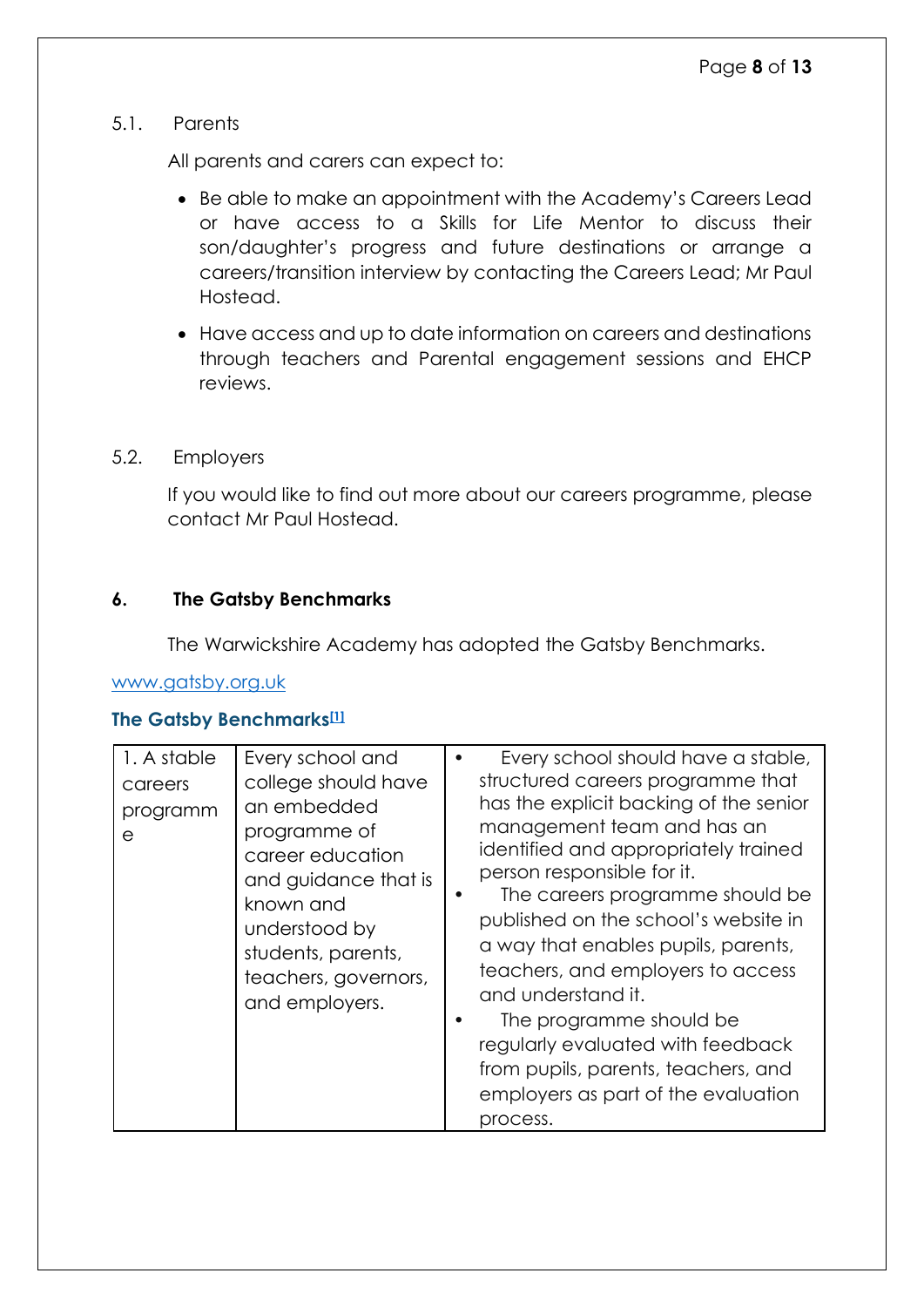#### Page **9** of **13**

| 2.Learning<br>from<br>career and<br>labour<br>market<br>information | Every student, and<br>their parents, should<br>have access to<br>good quality<br>information about<br>future study options<br>and labour market<br>opportunities. They<br>will need the support<br>of an informed<br>adviser to make best<br>use of available<br>information.                | By the age of 14, all pupils should<br>$\bullet$<br>have accessed and used<br>information about career paths and<br>the labour market to inform their own<br>decisions on study options.<br>Parents should be encouraged to<br>access and use information about<br>labour markets and future study<br>options to inform their support to their<br>children.                                                                                                                                                                                                                     |
|---------------------------------------------------------------------|----------------------------------------------------------------------------------------------------------------------------------------------------------------------------------------------------------------------------------------------------------------------------------------------|---------------------------------------------------------------------------------------------------------------------------------------------------------------------------------------------------------------------------------------------------------------------------------------------------------------------------------------------------------------------------------------------------------------------------------------------------------------------------------------------------------------------------------------------------------------------------------|
| 3.Addressin<br>g the<br>needs of<br>each<br>student                 | Students have<br>different career<br>guidance needs at<br>different stages.<br>Opportunities for<br>advice and support<br>need to be tailored<br>to the needs of each<br>student. A school's<br>careers programme<br>should embed<br>equality and diversity<br>considerations<br>throughout. | A school's careers programme<br>$\bullet$<br>should actively seek to challenge<br>stereotypical thinking and raise<br>aspirations.<br>Schools should keep systematic<br>records of the individual advice<br>given to each pupil, and subsequent<br>agreed decisions.<br>All pupils should have access to<br>these records to support their career<br>development.<br>Schools should collect and<br>$\bullet$<br>maintain accurate data for each<br>pupil on their education, training or<br>employment destinations for at least<br>three years after they leave the<br>school. |
| 4. Linking<br>curriculum<br>learning to<br>careers                  | All teachers should<br>link curriculum<br>learning with<br>careers. STEM<br>subject teachers<br>should highlight the<br>relevance of STEM<br>subjects for a wide<br>range of future<br>career paths.                                                                                         | By the age of 14, every pupil should<br>$\bullet$<br>have had the opportunity to learn<br>how the different STEM subjects help<br>people to gain entry to, and be<br>more effective workers within, a wide<br>range of careers.                                                                                                                                                                                                                                                                                                                                                 |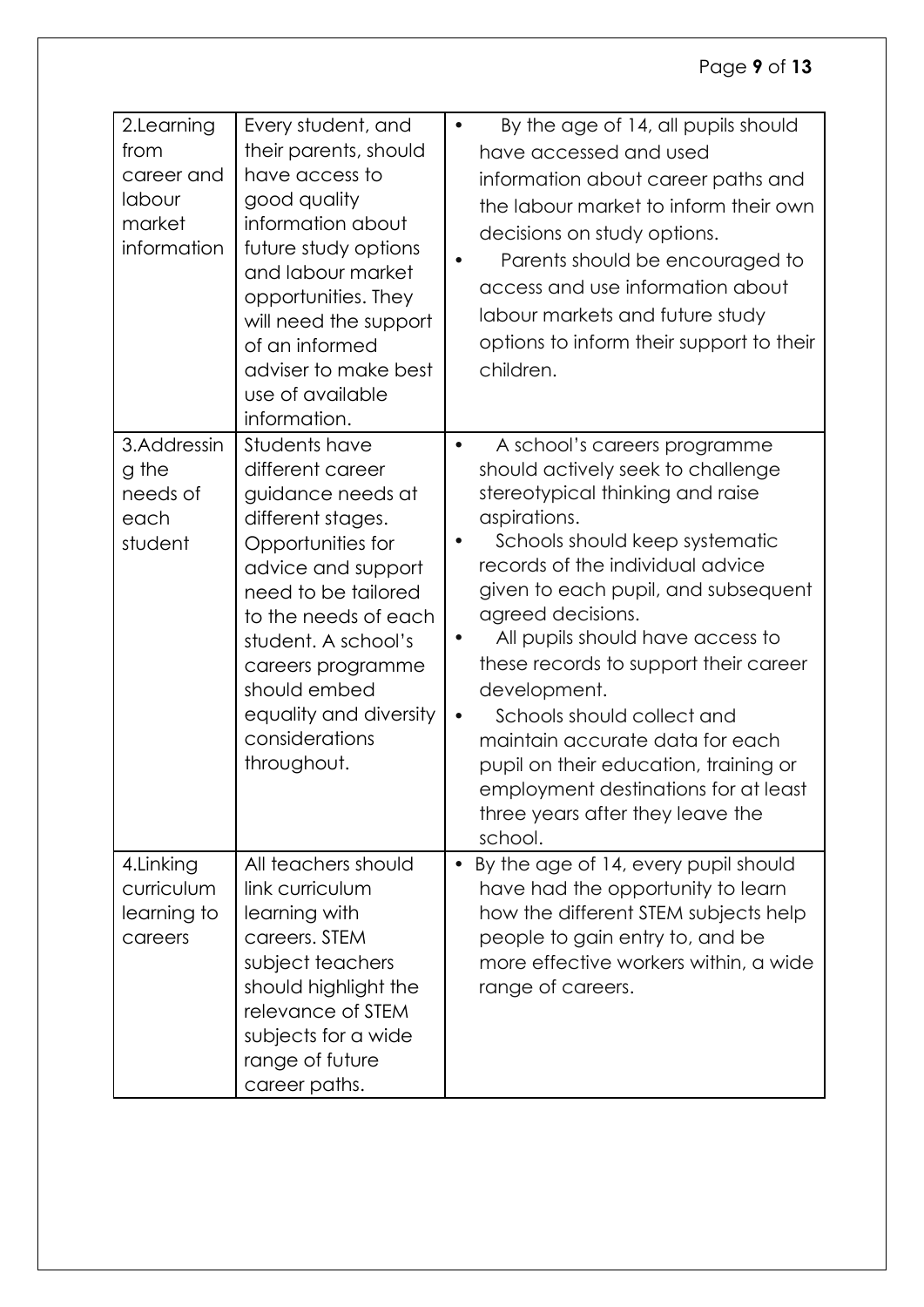| 1. A stable<br>careers<br>programm<br>е                | Every school and<br>college should have<br>an embedded<br>programme of<br>career education<br>and guidance that is<br>known and<br>understood by<br>students, parents,<br>teachers, governors<br>and employers.                                                                                                | Every school should have a stable,<br>$\bullet$<br>structured careers programme that has<br>the explicit backing of the senior<br>management team and has an<br>identified and appropriately trained<br>person responsible for it.<br>The careers programme should be<br>published on the school's website in a<br>way that enables pupils, parents,<br>teachers, and employers to access and<br>understand it.<br>The programme should be regularly<br>evaluated with feedback from pupils,<br>parents, teachers and employers as<br>part of the evaluation process. |
|--------------------------------------------------------|----------------------------------------------------------------------------------------------------------------------------------------------------------------------------------------------------------------------------------------------------------------------------------------------------------------|-----------------------------------------------------------------------------------------------------------------------------------------------------------------------------------------------------------------------------------------------------------------------------------------------------------------------------------------------------------------------------------------------------------------------------------------------------------------------------------------------------------------------------------------------------------------------|
| 5.Encounte<br>rs with<br>employers<br>and<br>employees | Every student should<br>have multiple<br>opportunities to<br>learn from employers<br>about work,<br>employment and<br>the skills that are<br>valued in the<br>workplace. This can<br>be through a range<br>of enrichment<br>activities including<br>visiting speakers,<br>mentoring and<br>enterprise schemes. | • Every year, from the age of 11, pupils<br>should participate in at least one<br>meaningful encounter <sup>*</sup> with an<br>employer.<br>*A 'meaningful encounter' is one in<br>which the student has an opportunity to<br>learn about what work is like or what it<br>takes to be successful in the workplace.                                                                                                                                                                                                                                                    |
| 6.<br>Experience<br>s of<br>workplaces                 | Every student should<br>have first-hand<br>experiences of the<br>workplace through<br>work visits, work<br>shadowing and/or<br>work experience to<br>help their exploration<br>of career<br>opportunities and<br>expand their<br>networks.                                                                     | By the age of 16, every pupil should<br>$\bullet$<br>have had at least one experience of a<br>workplace, additional to any part-time<br>jobs they may have.<br>By the age of 18, every pupil should<br>have had one further such experience,<br>additional to any part-time jobs they<br>may have.                                                                                                                                                                                                                                                                    |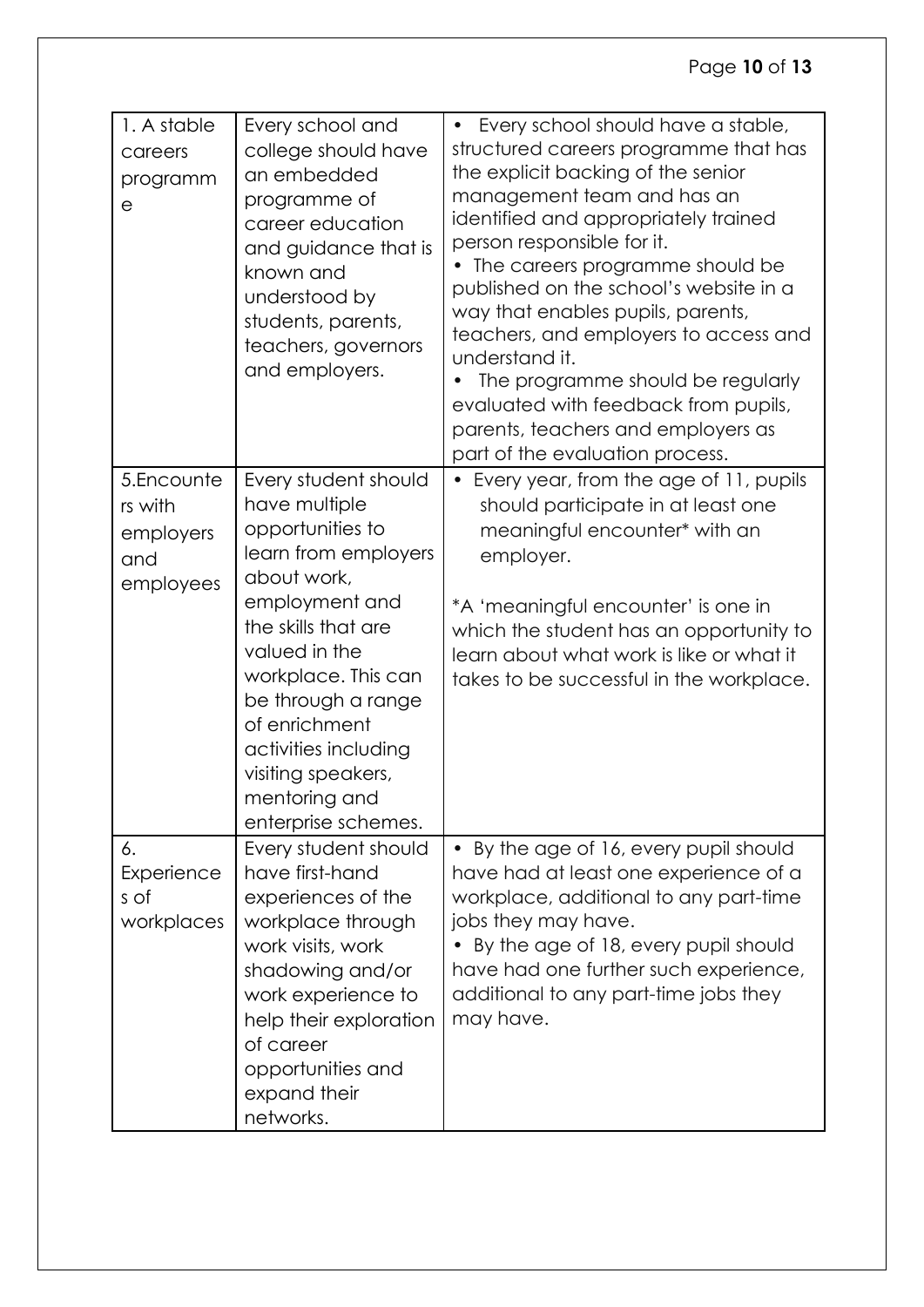#### Page **11** of **13**

| 7.Encounte<br>rs with<br>further and<br>higher<br>education | All students should<br>understand the full<br>range of learning<br>opportunities that<br>are available to<br>them. This includes<br>both academic and<br>vocational routes<br>and learning in<br>schools, colleges,<br>universities and in<br>the workplace.                                                                                | • By the age of 16, every pupil should<br>have had a meaningful encounter* with<br>providers of the full range of learning<br>opportunities, including Sixth Forms,<br>colleges, universities, and<br>apprenticeship providers. This should<br>include the opportunity to meet both<br>staff and pupils.<br>• By the age of 18, all pupils who are<br>considering applying for university<br>should have had at least two visits to<br>universities to meet staff and pupils.<br>*A 'meaningful encounter' is one in |
|-------------------------------------------------------------|---------------------------------------------------------------------------------------------------------------------------------------------------------------------------------------------------------------------------------------------------------------------------------------------------------------------------------------------|----------------------------------------------------------------------------------------------------------------------------------------------------------------------------------------------------------------------------------------------------------------------------------------------------------------------------------------------------------------------------------------------------------------------------------------------------------------------------------------------------------------------|
|                                                             |                                                                                                                                                                                                                                                                                                                                             | which the student has an opportunity to<br>explore what it is like to learn in that<br>environment.                                                                                                                                                                                                                                                                                                                                                                                                                  |
| 8.Personal<br>guidance                                      | Every student should<br>have opportunities<br>for guidance<br>interviews with a<br>career adviser, who<br>could be internal (a<br>member of school<br>staff) or external,<br>provided they are<br>trained to an<br>appropriate level.<br>These should be<br>available whenever<br>significant study or<br>career choices are<br>being made. | • Every pupil should have at least one<br>such interview by the age of 16, and<br>the opportunity for a further interview<br>by the age of 18.                                                                                                                                                                                                                                                                                                                                                                       |

[\[1\]](file:///C:/Users/Rachel_Murray/Desktop/policies/Careers-Policy-Dovetree-001.docx%23_ftnref1) Gatsby Charitable Foundation (2014) Good Career Guidance. London: Gatsby Charitable Foundation

#### <span id="page-10-0"></span>**7. Assessment**

The Academy will use the Careers Compass to help plan, monitor and evaluate actions towards these benchmarks to assess the impact of our careers programme.

[www.careersandenterprise.co.uk/schools-colleges/compass-benchmark](http://www.careersandenterprise.co.uk/schools-colleges/compass-benchmark-tool)[tool](http://www.careersandenterprise.co.uk/schools-colleges/compass-benchmark-tool)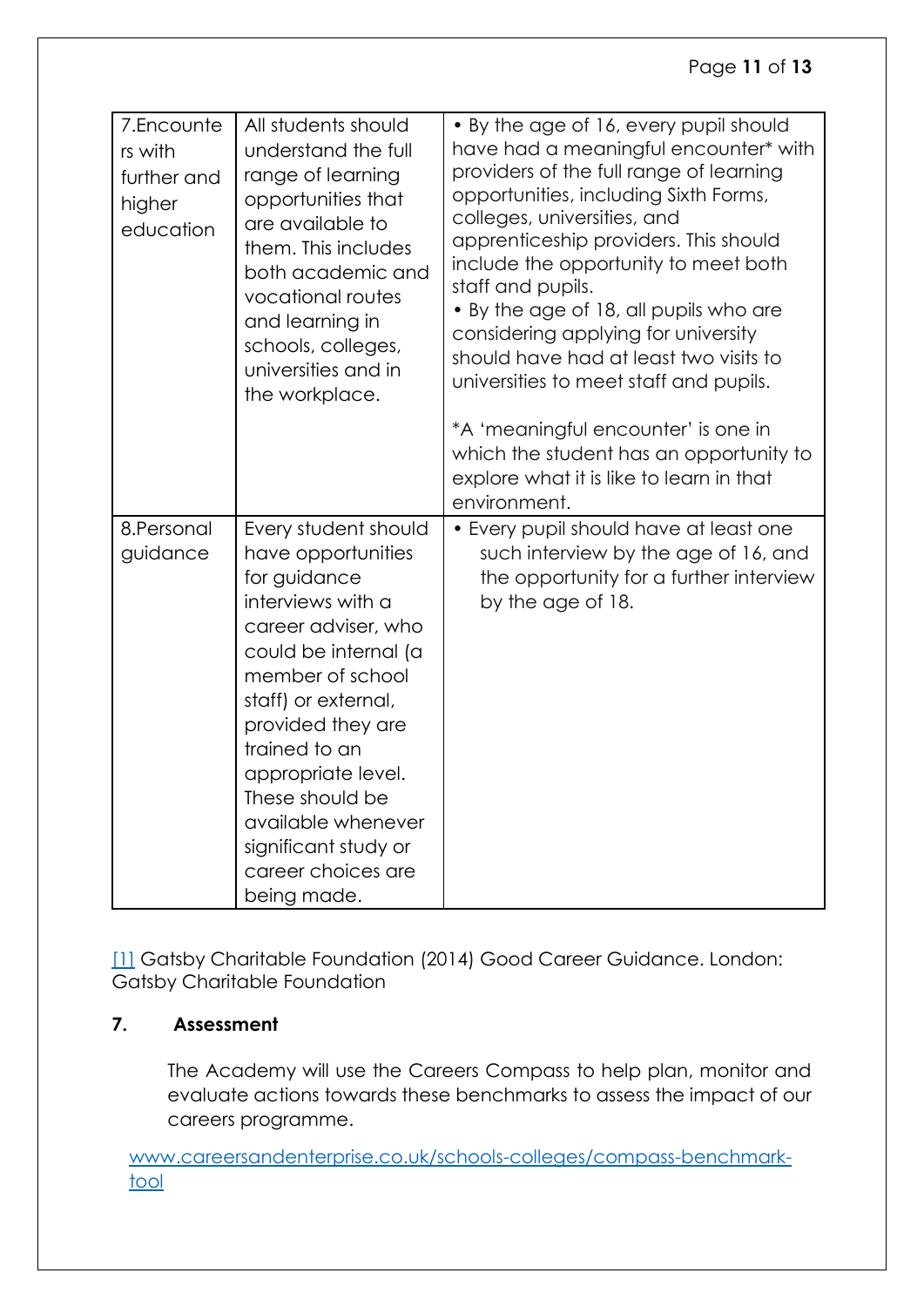#### [www.careersandenterprise.co.uk/schools-colleges/tracker-planning-tool](http://www.careersandenterprise.co.uk/schools-colleges/tracker-planning-tool)

In addition, obtaining the 'Quality in Careers Award' will also demonstrate the Academy's impact on careers as this will be evaluated by an external body/mechanism.

| Timing                                                                                                                                                               | Action                                                                                                                                                                                                                                                                                                                                                                                                                                         |
|----------------------------------------------------------------------------------------------------------------------------------------------------------------------|------------------------------------------------------------------------------------------------------------------------------------------------------------------------------------------------------------------------------------------------------------------------------------------------------------------------------------------------------------------------------------------------------------------------------------------------|
| Ongoing<br>(legal duty came into<br>force in<br>September 2012)                                                                                                      | The Warwickshire Academy ensures pupils are<br>provided with independent careers guidance<br>from year 8 to year 13.                                                                                                                                                                                                                                                                                                                           |
| Ongoing<br>(legal duty came into<br>force on 2<br>January 2018)                                                                                                      | The Warwickshire Academy ensures there is an<br>opportunity for a range of education and<br>training providers to access all pupils in year 8<br>to year 13 for the purpose of informing them<br>about approved technical education<br>qualifications or apprenticeships.<br>The Warwickshire Academy has published a<br>policy statement setting out their arrangements<br>for provider access and ensure that it is<br>followed. See Annex A |
| From Opening date<br>onwards                                                                                                                                         | The Warwickshire Academy will start to use the<br>Gatsby Framework Benchmarks to improve<br>careers provision.<br>For the employer encounters Benchmark, The<br>Warwickshire Academy will begin to offer every<br>young person seven encounters with employers<br>- at least one each year from Year 7 to Year 13.<br>Some of these encounters should be with STEM<br>employers.                                                               |
| From Opening date<br>onwards                                                                                                                                         | The Warwickshire Academy has a named<br>person to the role of Careers Leader to lead the<br>careers programme.                                                                                                                                                                                                                                                                                                                                 |
| From Opening date<br>onwards<br>(Legal duty came into<br>force on 1<br>September 2018)<br>Note TWA will not<br>hold year Eight<br>students until year 2<br>of intake | The Warwickshire Academy will publish details<br>of their careers programme for young people<br>and their parents.                                                                                                                                                                                                                                                                                                                             |

#### **Requirements and expectations of schools**